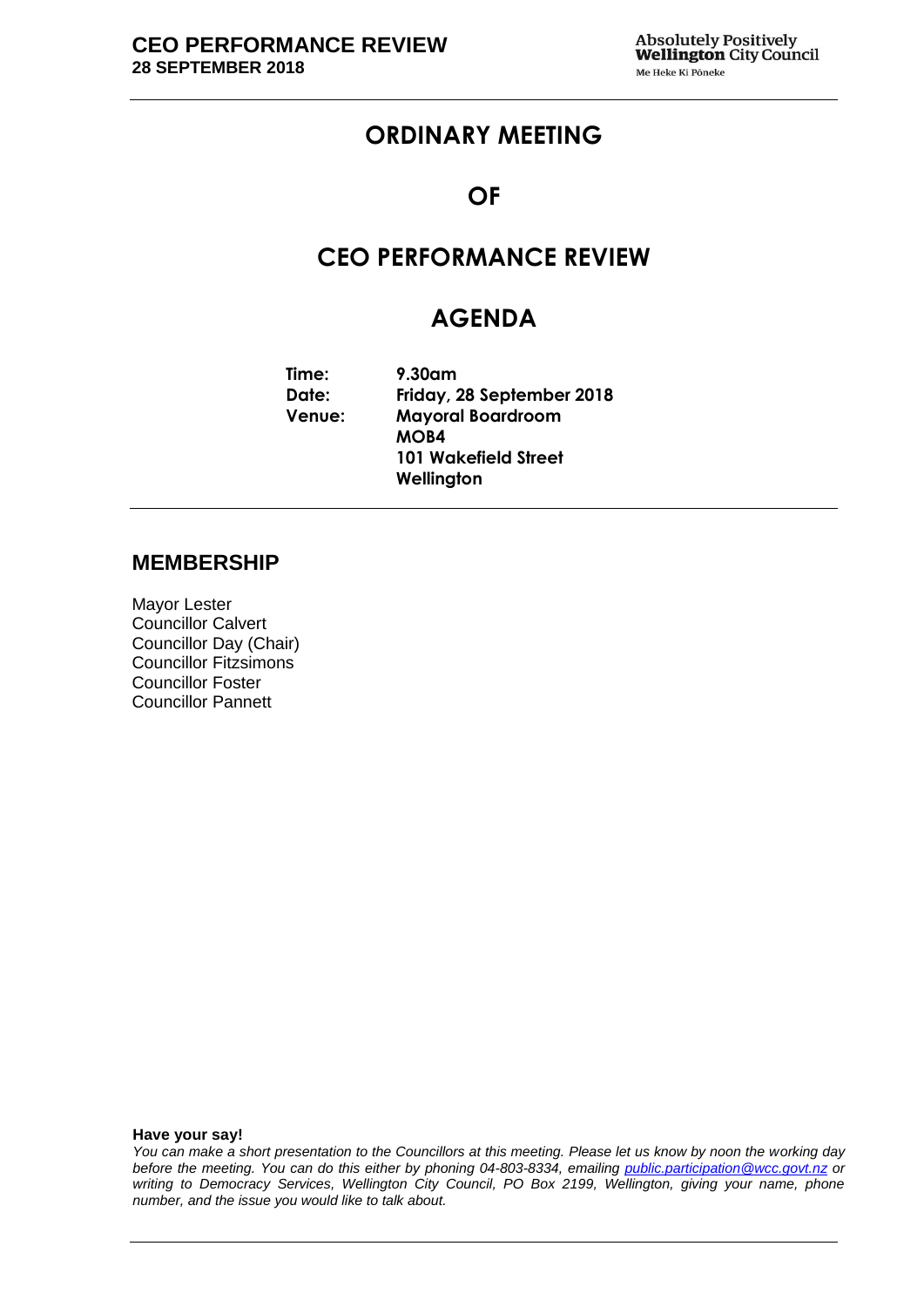# **AREA OF FOCUS**

The CEO Performance Review Committee will have responsibility for the effective monitoring of the Chief Executive Officer's performance and has the authority to undertake the annual remuneration review. The Committee also has the role of undertaking any review for the purposes of clause 35 schedule 7 LGA 2002, making a recommendation under clause 34 schedule 7 LGA 2002, and (if applicable) undertaking any recruitment and selection process, for recommendation to the Council.

**Quorum:** 3 members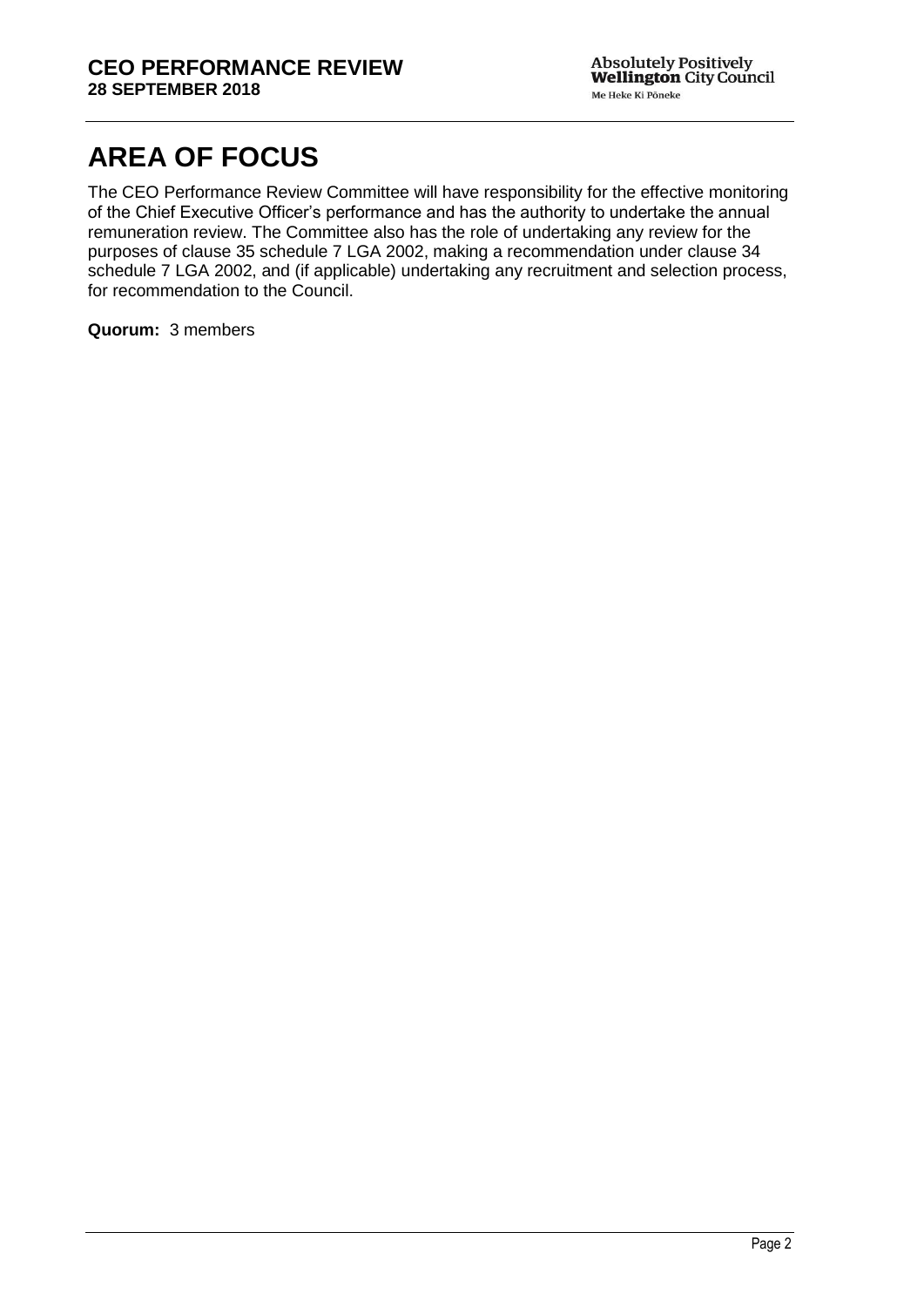# **TABLE OF CONTENTS 28 SEPTEMBER 2018**

| <b>Business</b> |                                       | Page No.       |
|-----------------|---------------------------------------|----------------|
|                 |                                       |                |
| 1.              | <b>Meeting Conduct</b>                | 5              |
|                 | 1.1 Apologies                         | 5              |
|                 | 1.2 Conflict of Interest Declarations | 5              |
|                 | 1.3 Confirmation of Minutes           | 5              |
|                 | 1.4 Items not on the Agenda           | 5              |
|                 | 1.5 Public Participation              | 5              |
| 2.              | <b>Public Excluded</b>                | $\overline{7}$ |
|                 | <b>Feedback Review</b><br>2.1         | $\overline{7}$ |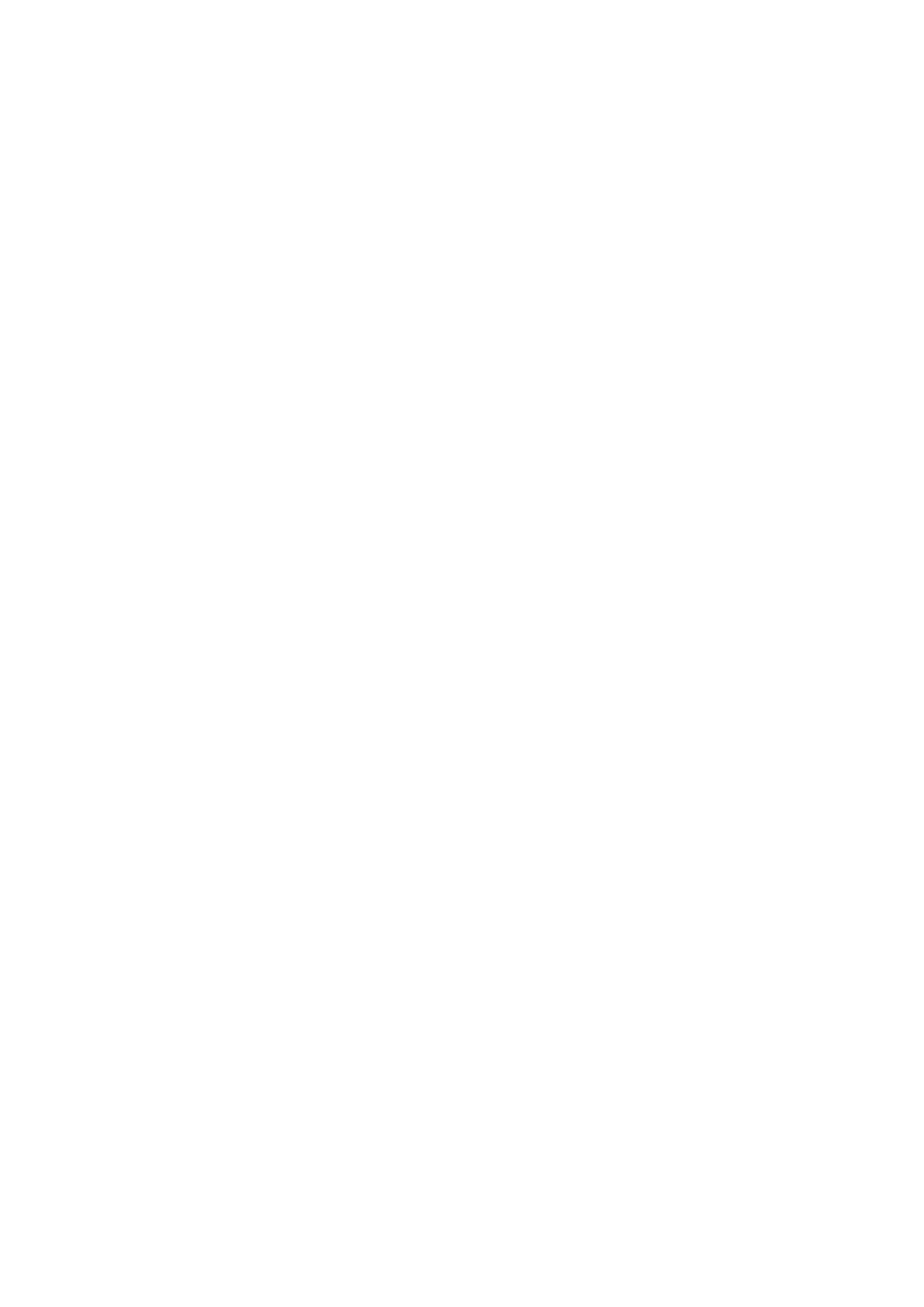# <span id="page-4-0"></span>**1 Meeting Conduct**

#### <span id="page-4-1"></span>**1.1 Apologies**

The Chairperson invites notice from members of apologies, including apologies for lateness and early departure from the meeting, where leave of absence has not previously been granted.

#### <span id="page-4-2"></span>**1.2 Conflict of Interest Declarations**

Members are reminded of the need to be vigilant to stand aside from decision making when a conflict arises between their role as a member and any private or other external interest they might have.

#### <span id="page-4-3"></span>**1.3 Confirmation of Minutes**

The minutes of the meeting held on 22 August 2018 will be put to the CEO Performance Review for confirmation.

#### <span id="page-4-4"></span>**1.4 Items not on the Agenda**

The Chairperson will give notice of items not on the agenda as follows.

#### *Matters Requiring Urgent Attention as Determined by Resolution of the CEO Performance Review.*

The Chairperson shall state to the meeting:

- 1. The reason why the item is not on the agenda; and
- 2. The reason why discussion of the item cannot be delayed until a subsequent meeting.

The item may be allowed onto the agenda by resolution of the CEO Performance Review.

#### *Minor Matters relating to the General Business of the CEO Performance Review.*

The Chairperson shall state to the meeting that the item will be discussed, but no resolution, decision, or recommendation may be made in respect of the item except to refer it to a subsequent meeting of the CEO Performance Review for further discussion.

#### <span id="page-4-5"></span>**1.5 Public Participation**

A maximum of 60 minutes is set aside for public participation at the commencement of any meeting of the Council or committee that is open to the public. Under Standing Order 3.23.3 a written, oral or electronic application to address the meeting setting forth the subject, is required to be lodged with the Chief Executive by 12.00 noon of the working day prior to the meeting concerned, and subsequently approved by the Chairperson.

Requests for public participation can be sent by email to [public.participation@wcc.govt.nz,](mailto:public.participation@wcc.govt.nz) by post to Democracy Services, Wellington City Council, PO Box 2199, Wellington, or by phone at 04 803 8334, giving the requester's name, phone number and the issue to be raised.